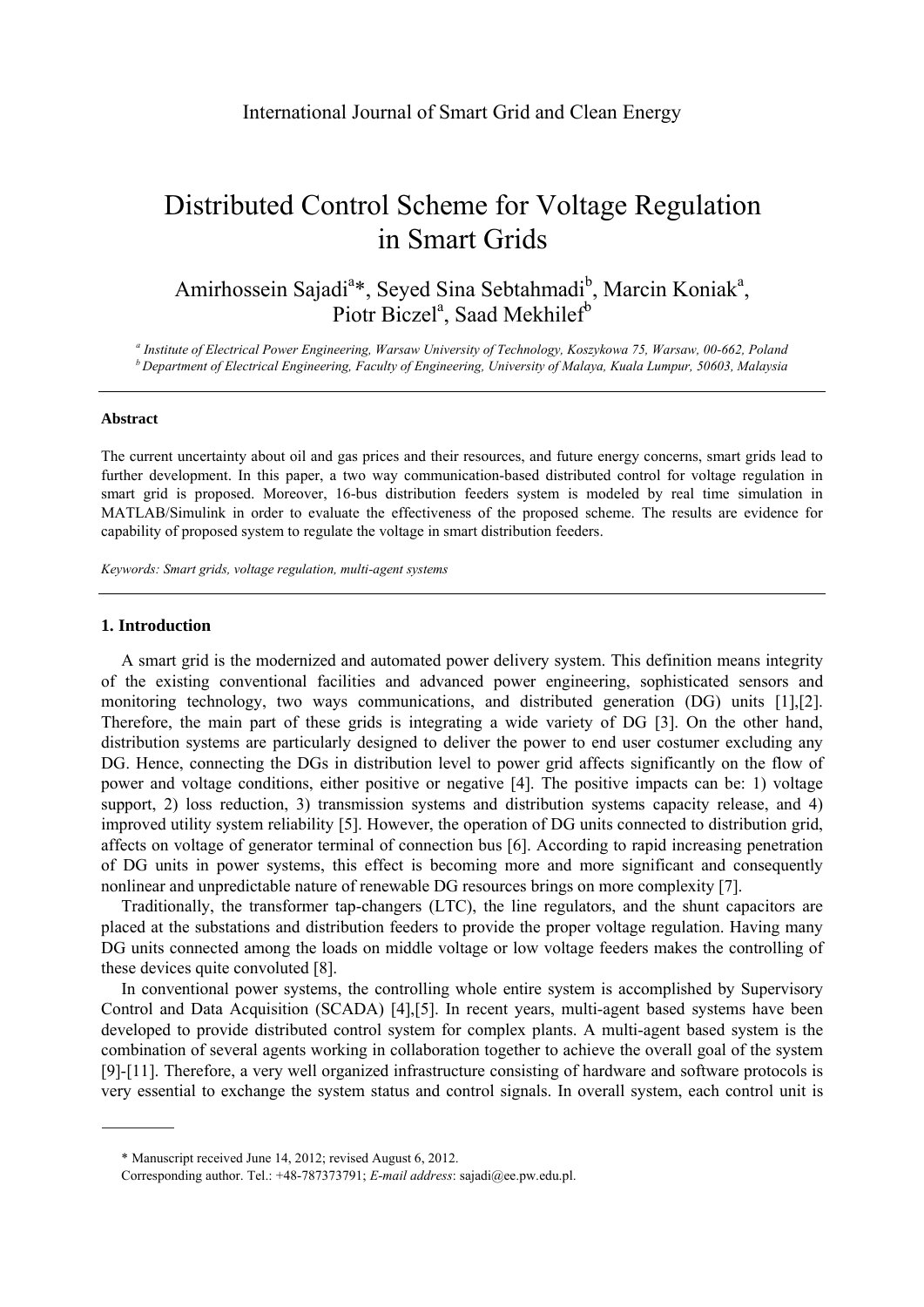known as an agent and it interacts with other agents belonging to system via well defined communication language [9].

There have been significant works over the past few years about applying distributed control and multi-agent systems in power systems, with various applications such as perform power system diagnosis, power system restoration, power system secondary voltage control, and power system visualization.

In this paper, by considering the integration of previous works in this work, a proper distributed control for voltage regulation in smart distribution grid is presented. In order to reach this goal, a controller for distribution feeders consisting of LTC, DG, and load is designed. The rest of the paper is organized into six sections. Section II presents the proposed control scheme. Section III presents the study results; it includes modeling the proposed controller by a real time simulation in MATLAB SimulinkTM on 16-bus distribution feeders. The results illustrate how proposed control algorithm can regulate the voltage in the distribution grid. In addition, case result shows how the proposed controller can optimize the tap changer performance. Finally at section VI conclusion and recommendation close the paper.

## **2. Proposed Distributed Control Scheme**

The distributed controller structure consists of local control units which are known as agents and are independent functional modules operating on their own data and their operations can be affected by received messages from other agents. As well it can send message to other agents. The overall goal of entire system is to disassemble a complex system into some partial systems. The co-operation between agents, based on the exchanged messaged through a communication infrastructure, can solve convoluted problems.



Fig. 1. A conception of the proposed distributed control for future distribution systems.

According to this theory, proposed controller consists of different network components i.e. LTC, DGs, and loads and each of them has its own controller along with the capability to optimize its operation via local measurements and two ways communication acts. Fig. 1 shows a conception of the communicationbased distributed controller for the future smart distribution systems.

## *2.1. Interior Structure of Agents*

Fig.2 shows diagram of internal architecture for an agent of proposed controller. This local controller receives data which can be either a local measured data from sensors or a message from other agents. Afterwards, decision maker makes the proper decision based on the received information and the agent's objectives. Finally, the execution module carries out the decision to the actuator or sends it as an information package to other agent.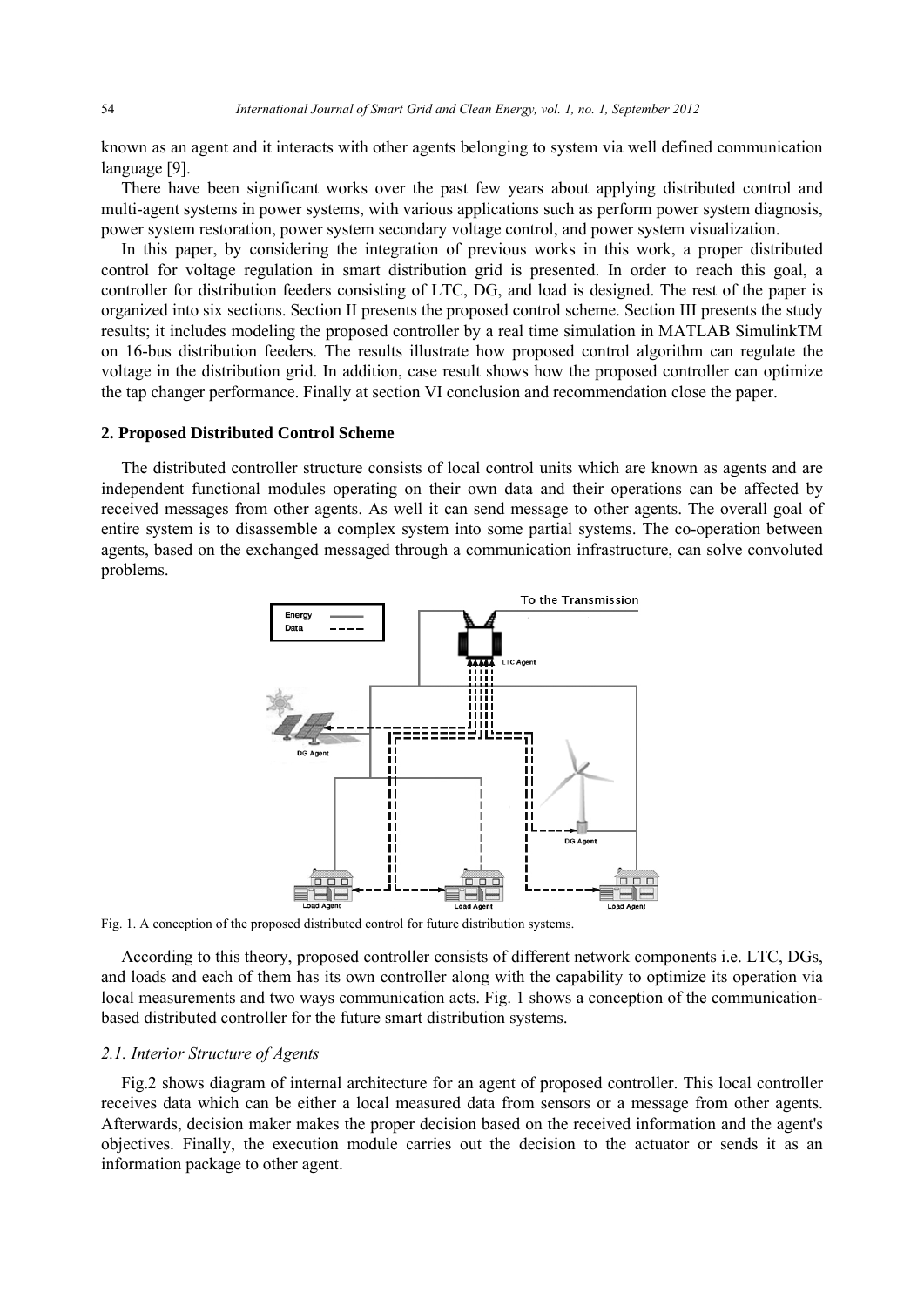

Fig. 2. Proposed interior structure of a single agent.

#### *2.2. LTC agent operation mechanism*

Tap changer agent has two goals: the first one is keeping voltage in feeders within standard voltage range by changing transformer tap. The other one is minimizing number of tap changing operations to prevent excessive tap operation.

This agent receives critical sensed voltage deviation which has occurred at load points from load agent. Also, it receives permission messages which include voltage deviation at DG units coupling points to the grid, from DG agents. Furthermore, according to tap operations history, the agent estimates tap changer operation for upcoming time horizon. This estimation can be either offline or online depending on the available data. In this paper, we consider predicted tap changer operation is given data. Basically, this agent should comprise load deviation, DG deviation, and tap operation to find optimal operation point. Unlike DG agent, load agent has no capability to regulate the voltage. Therefore, always the load deviation must be considered in prior to DG deviation for making decision.

The LTC agent interpretation module sends three inputs to its decision maker. These inputs are *ΔV* (voltage deviation at load points), *Permission* (from DG), and *ET* (predicted tap operation). The three variables have been coded as shown in Table 1. Although the inputs have been coded as crisp values in this work, these inputs could be represented as fuzzy sets by defining fuzzy membership functions.

The outputs of decision maker are  $T_{set}$  (set the tap) and *Reply* (send reply to permission) which have been coded as shown in Table 2.

An expert-based decision making has been used in this work to map the inputs and outputs of the decision maker. If there is no permission message, tap changer performs in same way as a traditional voltage regulator does. It means if overvoltage or undervoltage happens and no permission message has been received, the agent sets the tap to go up or down according to voltage violation condition. Otherwise, in case of having voltage deviation at load points and permission message from DG, the LTC agent regulates the voltage based on load violation condition. Table 3 shows some of these rules and other similar rules are not shown due to the limit of pages.

| Code | ΛV           | Perm.        |                  |
|------|--------------|--------------|------------------|
| O    | Normal       | No message   | Tap<10           |
|      | Overvoltage  | Overvoltage  | $10<$ Tap $<$ 20 |
|      | Undervoltage | Undervoltage | Tap > 20         |

Table 1. Codes of the input variables of the LTC agent

|  | Table 2. Codes of the output variables of the LTC agent |  |  |
|--|---------------------------------------------------------|--|--|
|  |                                                         |  |  |

| Code | $\perp$ set | Reply    |
|------|-------------|----------|
|      | No Change   | No Reply |
|      | Up          | Accept   |
|      | Down        | Reject   |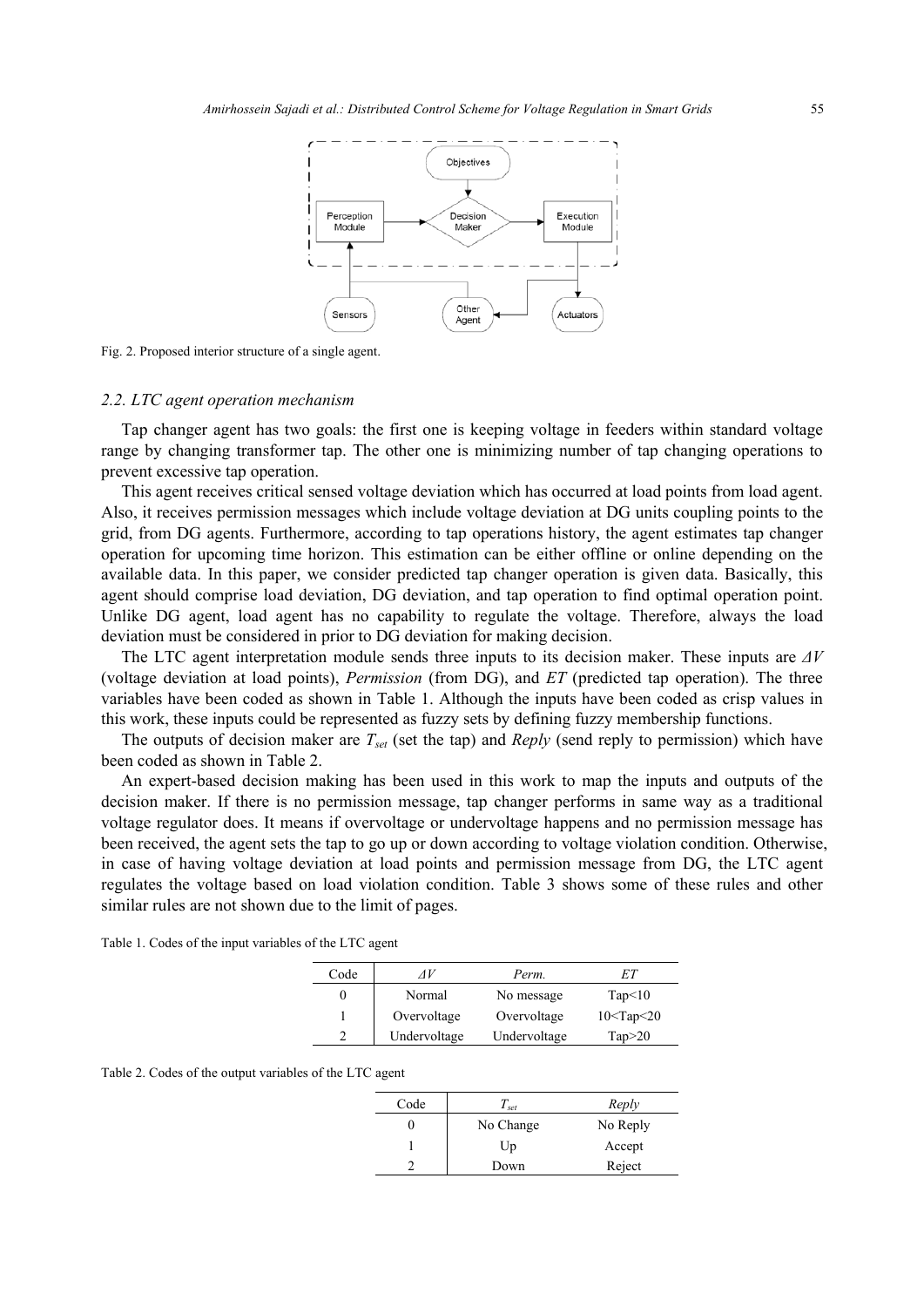Table 3. Input-output mapping in the LTC decision maker

| $\Lambda V$ | Perm. | ET | $T_{\mathit{set}}$ | Reply |
|-------------|-------|----|--------------------|-------|
|             |       |    |                    |       |
|             |       |    |                    |       |
|             |       |    |                    |       |
|             |       |    |                    |       |
|             |       |    |                    |       |
|             |       |    |                    |       |
|             |       |    |                    |       |

The execution module receives the decisions from the decision maker and executes them. When the tap should be changed, it performs just one tap change per each command. Also the Reply message will be sent to DG agent.

#### *2.3. DG agent operation mechanism*

Same as the LTC agent, DG agent has two goals. First, is to keep voltage of its feeder within standard voltage range. Second one is keeping generation of DG unit maximum. The level of deviation from maximum and minimum allowed voltage in the bus [12] at DG unit connection point is sensed by local measurement, if there is any. A module determines available reactive power of DG using following approach:

$$
Q_{g_{-}av} = \sqrt{S_{nom}^2 - (P_g^2)} - Q_g
$$

where  $S_{nom}$  is nominal total power of DG unit,  $P_g$  generating active power by DG unit,  $Q_g$  is generating reactive power by DG unit, and  $Q_{gav}$  total available reactive power by DG unit.

The DG agent interpretation module sends three inputs to its decision maker. These inputs are *ΔV* (local voltage deviation),  $Q_{gav}$  (available reactive power), and *Reply* (from LTC). Table 4 shows these three variable coding.

The outputs of decision maker are *Permission* (to LTC), *Q\_set* (set the generated reactive power), and *P\_set* (real power curtailment) which have been coded as shown in Table 5.

First we assume there is voltage deviation, so a permission message will be sent to tap changer. If reply is Reject, then operation point of DG unit will be maintained and it will continue power generating without any modification in settings. Otherwise, by using  $dQ/dV$  sensitivity factor and available reactive power, it can realize if DG controller can regulate voltage by modification of reactive power level or should curtail its generated real power using dP/dV sensitivity factor.

Table 4. Codes of the input variables of the DG agent

| Code | 4 V          | $\mathcal{Q}_{gav}$ | Reply    |
|------|--------------|---------------------|----------|
|      | Normal       | N/A                 | No Reply |
|      | Overvoltage  | Low                 | Accept   |
|      | Undervoltage | High                | Reject   |

Table 5. Codes of the output variables of the DG agent

| Code | Permission   | $\mathcal{L}_{set}$ | set         |
|------|--------------|---------------------|-------------|
|      | No message   | No Change           | <b>MPPT</b> |
|      | Overvoltage  | Lead                | Curtailment |
| ◠    | Undervoltage | Lag                 | Curtailment |

Table 6. Input-output mapping in the DG decision maker

| 'g av | Reply | Perm. | $\mathcal{L}_{set}$ | set |
|-------|-------|-------|---------------------|-----|
|       |       |       |                     |     |
|       |       |       |                     |     |
|       |       |       |                     |     |
|       |       |       |                     |     |
|       |       |       |                     |     |
|       |       |       |                     |     |
|       |       |       |                     |     |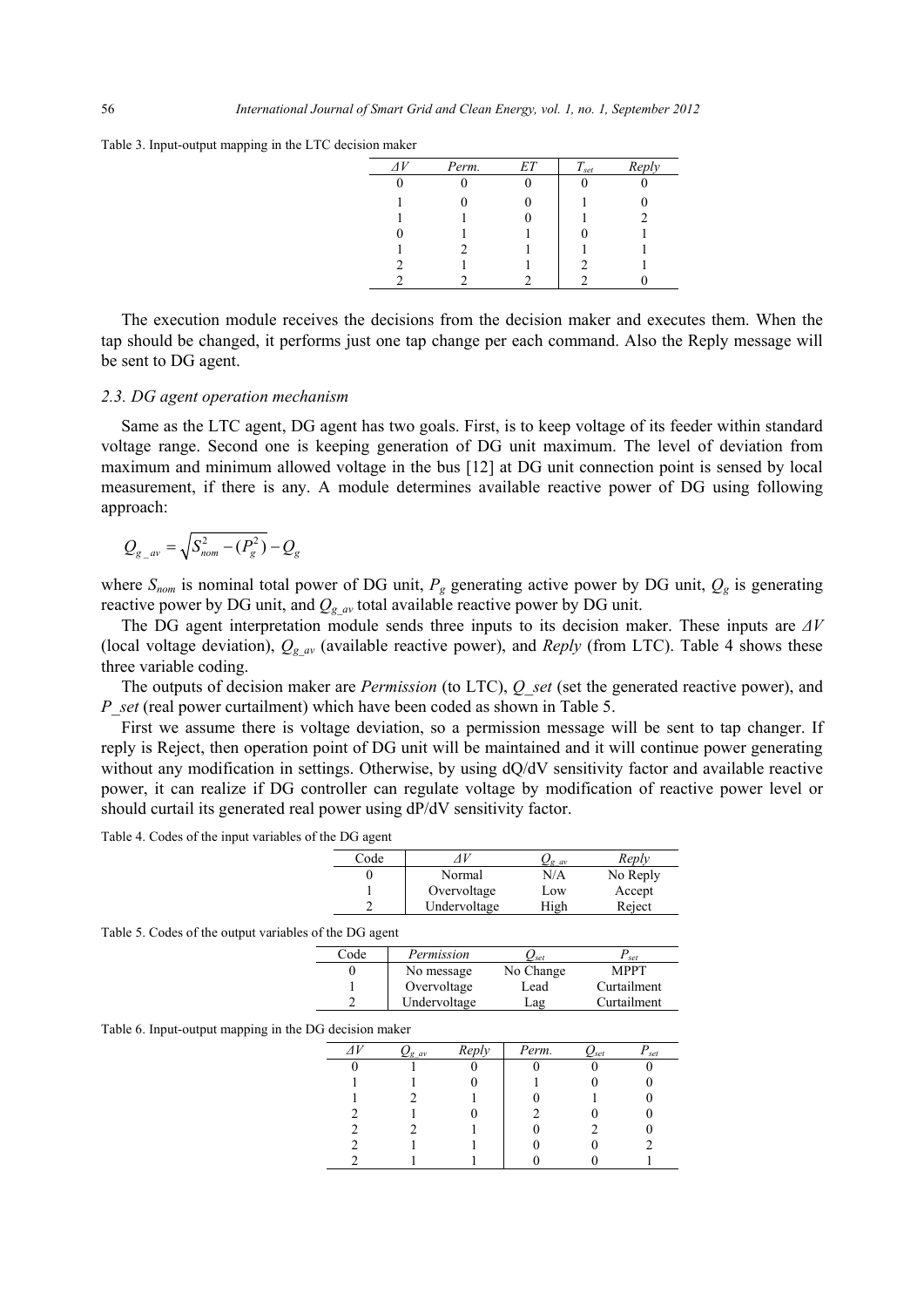Table 6 shows some of input-output mapping that has been extracted using the expert-knowledge. Note that  $Q_{set}$  and  $P_{set}$  cannot be activated at the same time. The execution module receives the decision from the decision maker and executes that.

### *2.4. Load agent operation mechanism*

The main task of load agent is measurement of bus voltage at load point. Its other task is to control the status of loads based on predefined priority to manage critical and-critical loads. In this paper just the first task is assigned to the load agent. Therefore, after getting information from the sensors, it compares them with maximum and minimum allowed voltage in the bus [12] to detect deviations from reference value, either overvoltage or undervoltage.

$$
\Delta V_{\text{max}} = (V_m - V_{\text{max}}), \qquad \Delta V_{\text{min}} = (V_{\text{min}} - V_m)
$$

In case of the normal operation, both of these two values should be positive. In case of overvoltage,  $V_{max}$  will be positive and in case of undervoltage,  $V_{min}$  will be positive. Table 7 demonstrates applied approach for detecting any voltage deviation. However, as this agent has no executive task, therefore there is no need to any mapping table.

Table 7. Applied approach for voltage deviation detection

| Condition    | $\Delta V_{\rm max}$ | $\Delta V_{min}$ |
|--------------|----------------------|------------------|
| Normal       | Negative             | Negative         |
| Overvoltage  | Positive             | Negative         |
| Undervoltage | Negative             | Positive         |
|              |                      |                  |

## **3. Simulation Results and Discussion**

The 16-bus distribution feeders [13] shown in fig. 3 has been used to investigate the performance of the proposed two way communication-based distributed voltage regulation approach. The test system has been implemented in MATLAB Simulink<sup>TM</sup>.

The test system includes two DG units and a LTC transformer in substation. A 69/13.8 kV transformer with 32 taps is modified as LTC transformer. One of the DG units is dispatchable and it is modeled as a 1.5 MVA synchronous machine connected to bus 6. The other one is renewable-energy unpredictable source and it is modeled as a 6 MVA DFIG wind turbine connected to bus 4.



Fig. 3. Case studies system model.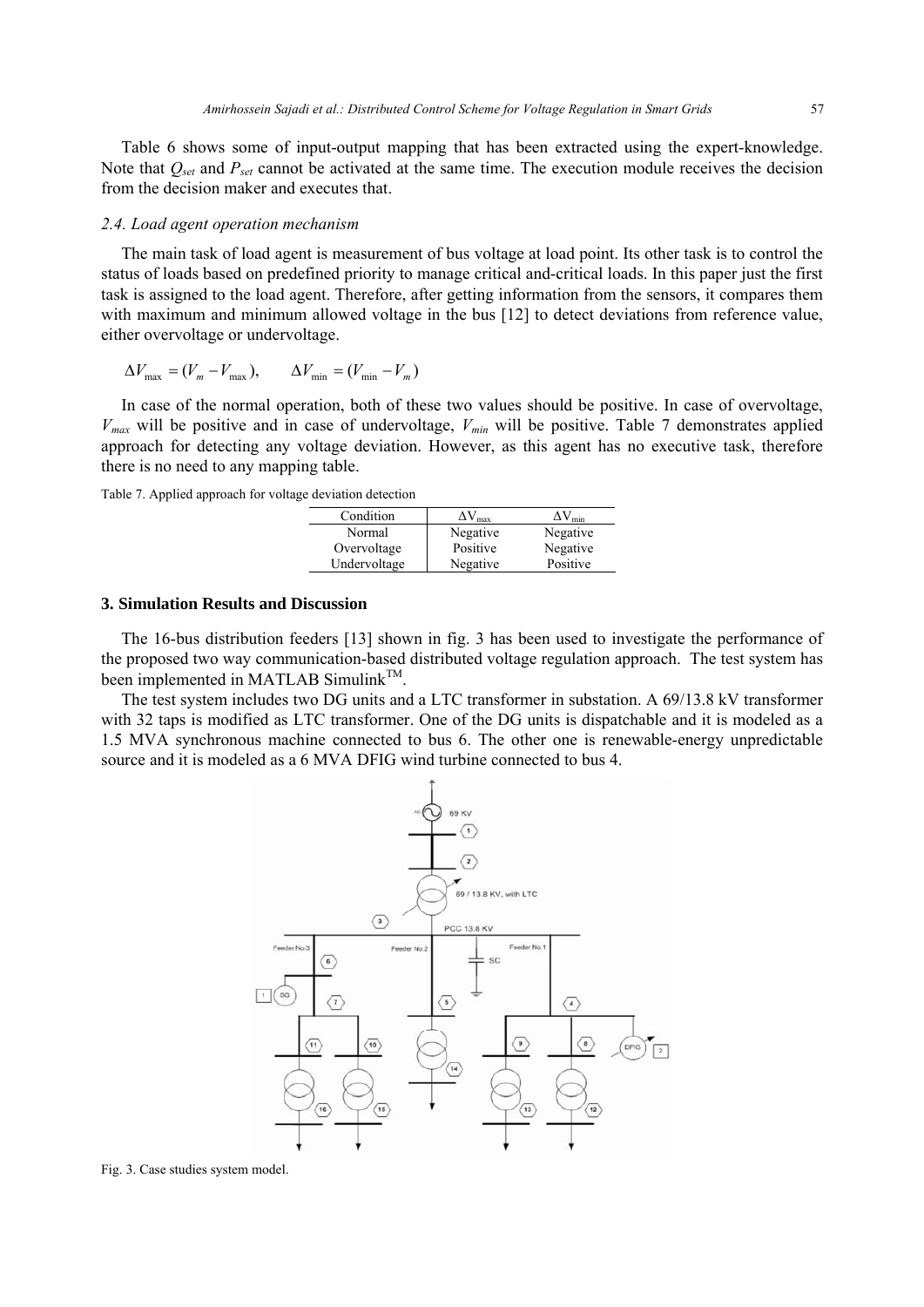Fig. 4 shows the test system load profile over 24 hours. The minimum load is 2 MW and its maximum is 8 MW. In addition, at 6:00, 9:00, and 12:00 consumption increases and at 18:00 and 21:00 it decreases.

Fig. 5 shows the voltage profile at different load buses when the LTC performing based on the traditional local control. As it is shown, when the system works with traditional control techniques, three load buses have overvoltage condition during first 9 hours. Moreover, voltage profiles at load points are following proportionally load profile.

The Fig. 6 illustrates the capability of proposed control method in voltage regulation at load points over 24 hours. As is shown, at beginning of the day overvoltage is recorded load points. But tap changer operates and regulates the voltages in the feeders, consequently. In addition, at almost 10:30 switching of the capacitor into the network is the reason for voltage overshoot. In sum, voltage magnitudes at load buses are kept within standard range properly along with smoother voltage profiles.



Fig 4. Load profile over 24 hours.



Fig. 5. Voltage profiles at load buses before applying proposed method.







Fig. 7. LTC tap changer operation during 24 hours.